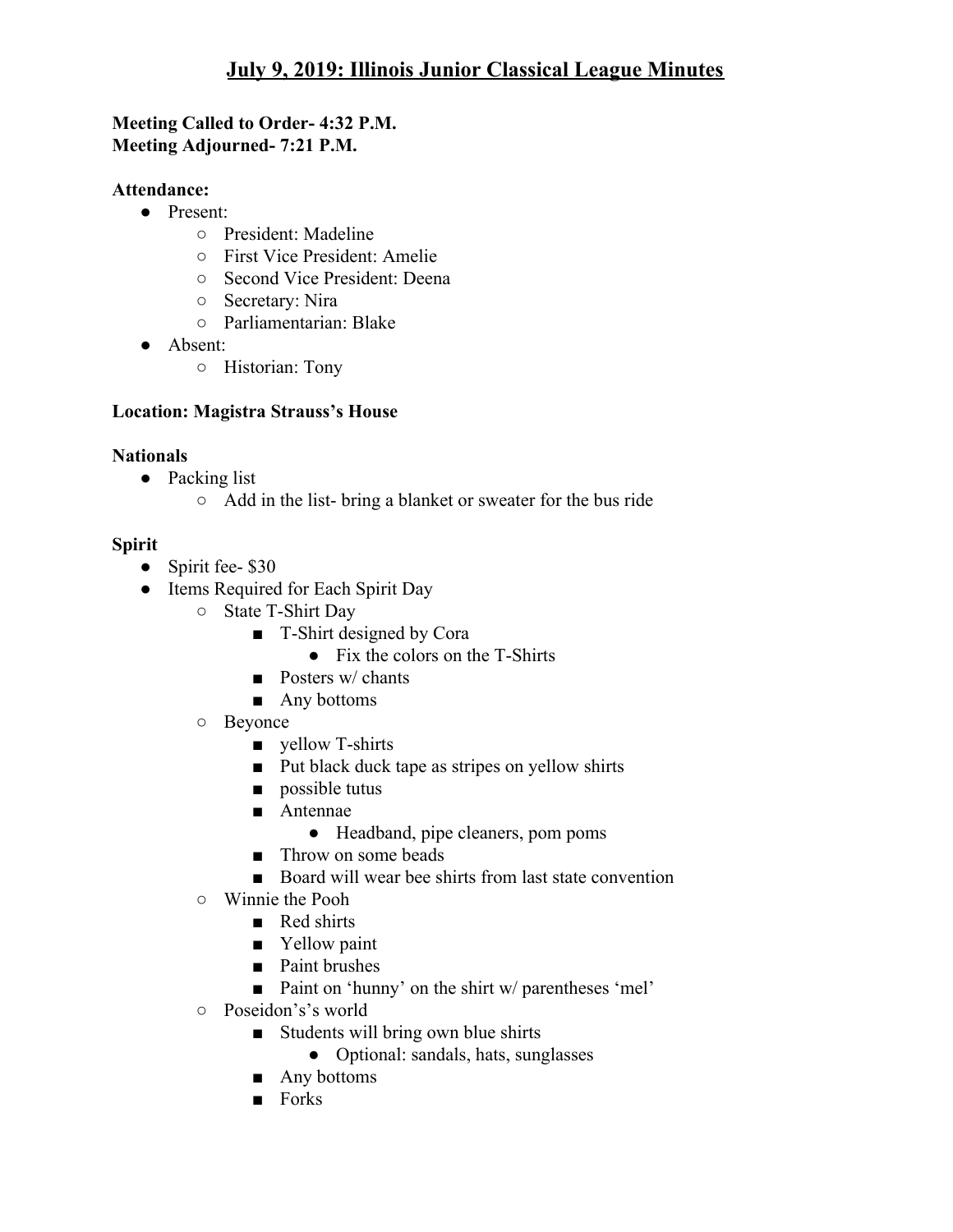- crowns from oriental
- Deena will call custom ink for t-shirts deals
- Magistra Strauss will order the spirit T-Shirts- \$202.43
	- Red shirts
	- Yellow T-shirts
- Deena will order the State T-shirts-\$637.00
	- Deena will call back for 10% discount
- Chants
	- 8 general- 4 posters
	- 2-4 each day

#### **Delegates meeting**

- Agenda
	- Welcome
	- Icebreakers
	- Go over packing list
	- Explain the Stations
		- 1hr for each station
	- Food
	- Chants
	- Ludi
- Service Project
	- Collect items at delegates meeting
		- Folders and notebooks
		- NO binders
	- Create advertisement
		- Incentives
			- 10 folders/notebooks
				- Free pizza lunch
			- Delegation milestone
				- 500 notebooks/folders
					- Pizza
				- 750 notebooks/folders
					- Nachos
				- 1000 notebooks/folders
					- Pizza
				- Everybody
					- Raffle
			- Top donation
				- undecided
- Create Stations for spirit props and shirts
	- Station 1- Duct tape for bee shirt
		- Items: yellow shirts, duct tape, scissors
	- Station 2-Antennae